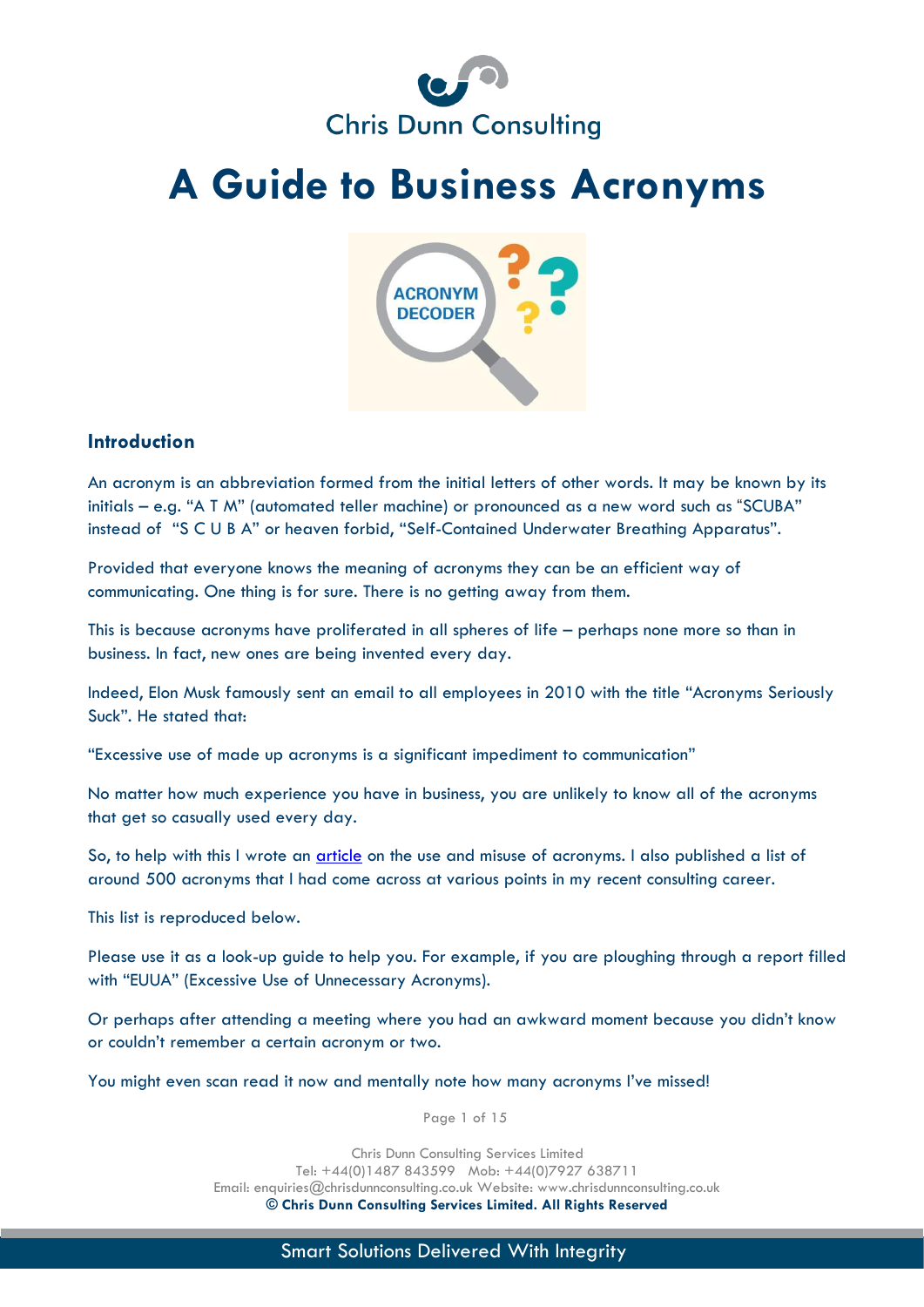| to F <sup>or</sup> |                              |
|--------------------|------------------------------|
|                    | <b>Chris Dunn Consulting</b> |

| Acronym          | <b>Short For</b>                                   |  |
|------------------|----------------------------------------------------|--|
| 2M <sub>l</sub>  | Too much information                               |  |
| 2M2H             | Too much to handle                                 |  |
| $1 - 2 - 1$      | One on one meeting                                 |  |
| 3PL              | <b>3rd Party Logistics</b>                         |  |
| A/C or ACCT      | Account                                            |  |
| <b>ACV</b>       | Approved contract value                            |  |
| <b>ADP</b>       | Automatic data processing                          |  |
| <b>AESP</b>      | As early as possible                               |  |
| <b>AFAIK</b>     | As far as I known                                  |  |
| <b>AFS</b>       | Available for sale                                 |  |
| AI               | <b>Artificial Intelligence</b>                     |  |
| <b>AIDA</b>      | Attention, interest, desire, action                |  |
| <b>ALO</b>       | A learning opportunity                             |  |
| <b>AOP</b>       | <b>Annual Operating Plan</b>                       |  |
| <b>AOV</b>       | Average order value                                |  |
| <b>AP</b>        | Accounts payable                                   |  |
| <b>API</b>       | Application program interface                      |  |
| <b>APP</b>       | Application                                        |  |
| <b>AR</b>        | Accounts receivable                                |  |
| <b>ASP</b>       | Average selling price                              |  |
| <b>ASAP</b>      | As soon as possible                                |  |
| <b>ASCII</b>     | American Standard Code for Information Interchange |  |
| Asst             | <b>Assistant</b>                                   |  |
| <b>ATM</b>       | Automated teller machine                           |  |
| <b>ATS</b>       | Applicant tracking system                          |  |
| <b>ATTN</b>      | <b>Attention</b>                                   |  |
| <b>ATNA</b>      | All talk no action                                 |  |
| <b>BAU</b>       | <b>Business as usual</b>                           |  |
| <b>B2B</b>       | <b>Business to business</b>                        |  |
| <b>B2B2C</b>     | Business to business to consumer                   |  |
| B <sub>2</sub> C | <b>Business to consumer</b>                        |  |
| <b>B2G</b>       | <b>Business to government</b>                      |  |
| <b>BCC</b>       | <b>Blind copied</b>                                |  |
| <b>BDM</b>       | <b>Business Development Manager</b>                |  |
| <b>BEP</b>       | <b>Breakeven point</b>                             |  |
| BI               | <b>Business intelligence</b>                       |  |
| <b>BIC</b>       | <b>Bank Identifier Code</b>                        |  |
| <b>BGT</b>       | <b>Budget</b>                                      |  |

Page 2 of 15

Chris Dunn Consulting Services Limited

Tel: +44(0)1487 843599 Mob: +44(0)7927 638711

Email: enquiries[@chrisdunnconsulting.co.uk We](mailto:chris.dunn1@btconnect.com%20W)bsite: [www.chrisdunnconsulting.co.uk](http://www.chrisdunnconsulting.co.uk/) **© Chris Dunn Consulting Services Limited. All Rights Reserved**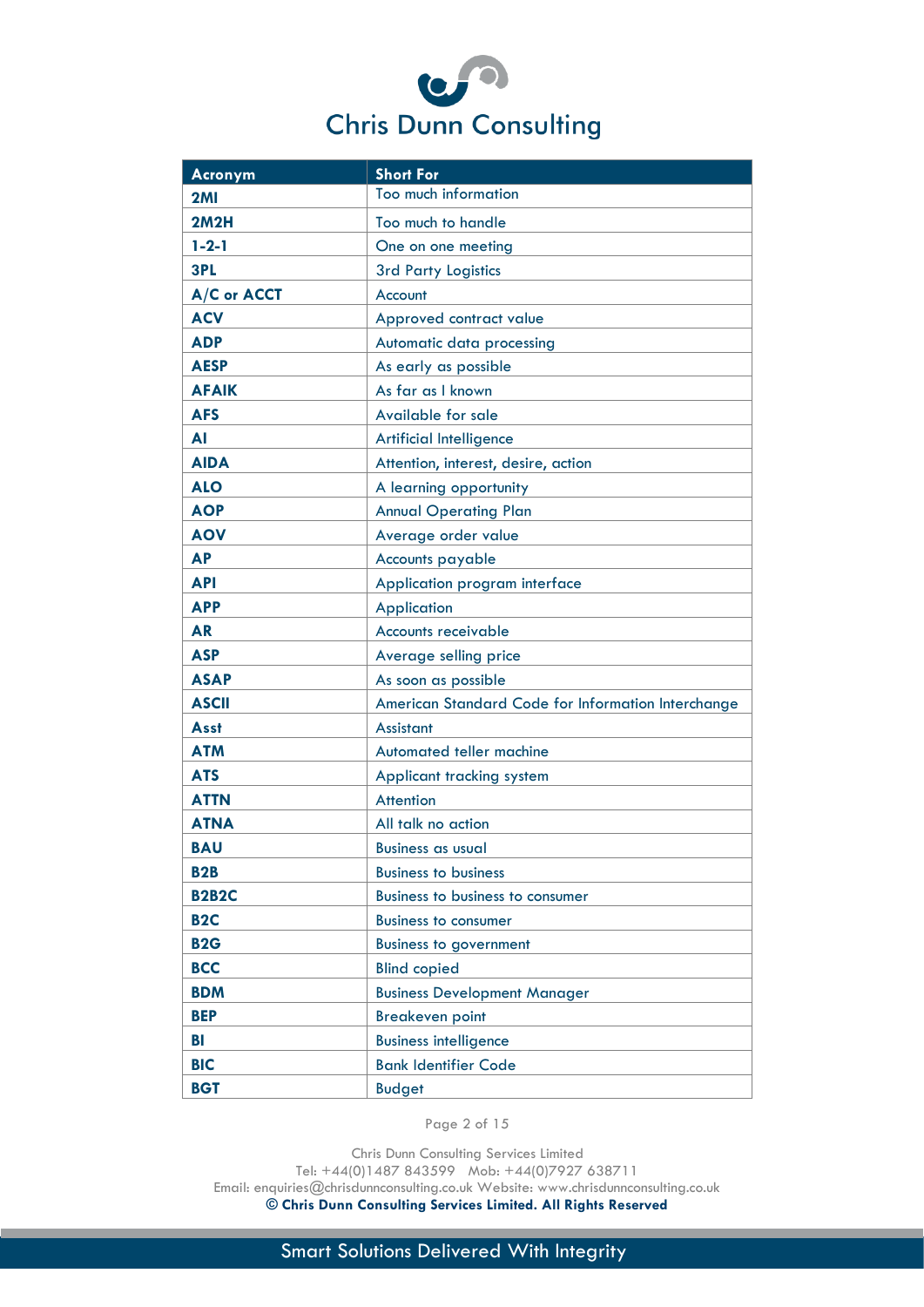| to $H^{\bullet}$ |                              |
|------------------|------------------------------|
|                  | <b>Chris Dunn Consulting</b> |

| Acronym        | <b>Short For</b>                                          |  |
|----------------|-----------------------------------------------------------|--|
| <b>BID</b>     | <b>Break it down</b>                                      |  |
| <b>BIZ</b>     | <b>Business</b>                                           |  |
| <b>BLS</b>     | <b>Balance sheet</b>                                      |  |
| <b>BLT</b>     | <b>Base line test</b>                                     |  |
| <b>BOGOFF</b>  | Buy one, get one free                                     |  |
| <b>BOF</b>     | Bottom of the funnel                                      |  |
| <b>BOM</b>     | <b>Bill of materials</b>                                  |  |
| <b>BPC</b>     | <b>Business planning cycle</b>                            |  |
| <b>BPI</b>     | <b>Business process improvement</b>                       |  |
| <b>BPO</b>     | <b>Business process outsourcing</b>                       |  |
| <b>BR</b>      | <b>Bounce rate</b>                                        |  |
| <b>BRD</b>     | <b>Business requirements document</b>                     |  |
| <b>BRU</b>     | <b>Business recovery unit</b>                             |  |
| <b>BS</b>      | <b>Balance sheet or bullshit</b>                          |  |
| <b>BTW</b>     | By the way                                                |  |
| <b>BU</b>      | <b>Business unit or Budget</b>                            |  |
| C2C            | Consumer to consumer                                      |  |
| Ca.            | Circa (roughly)                                           |  |
| <b>CA</b>      | Chartered accountant or current account                   |  |
| <b>CAGR</b>    | Compound annual growth rate                               |  |
| <b>CAO</b>     | <b>Chief Analytics Officer</b>                            |  |
| <b>CAPEX</b>   | Capital expenditure                                       |  |
|                | Completely Automated Public Turing test to tell           |  |
| <b>CAPTCHA</b> | <b>Computers and Humans Apart</b>                         |  |
| <b>CBI</b>     | <b>Confederation of British Industry</b>                  |  |
| <b>CC</b>      | Copied                                                    |  |
| <b>CCC</b>     | Culture communication commitment                          |  |
| <b>CCO</b>     | <b>Chief Commercial Officer or Chief Customer Officer</b> |  |
| <b>CCV</b>     | Credit card validation or card check value                |  |
| <b>CDO</b>     | Chief Data Officer or Chief Design Officer                |  |
| <b>CEO</b>     | <b>Chief Executive Officer</b>                            |  |
| <b>CES</b>     | <b>Customer effort score</b>                              |  |
| <b>CFCT</b>    | Cash flow cycle time                                      |  |
| <b>CFS</b>     | <b>Consolidated Financial Statement</b>                   |  |
| <b>CFO</b>     | <b>Chief Financial Officer</b>                            |  |
| <b>CFP</b>     | <b>Certified Financial Planner</b>                        |  |
| <b>CHQ</b>     | Cheque                                                    |  |
| <b>CIF</b>     | Cost insurance with freight                               |  |
| <b>CIM</b>     | <b>Chartered Institute of Marketing</b>                   |  |

Page 3 of 15

Chris Dunn Consulting Services Limited

Tel: +44(0)1487 843599 Mob: +44(0)7927 638711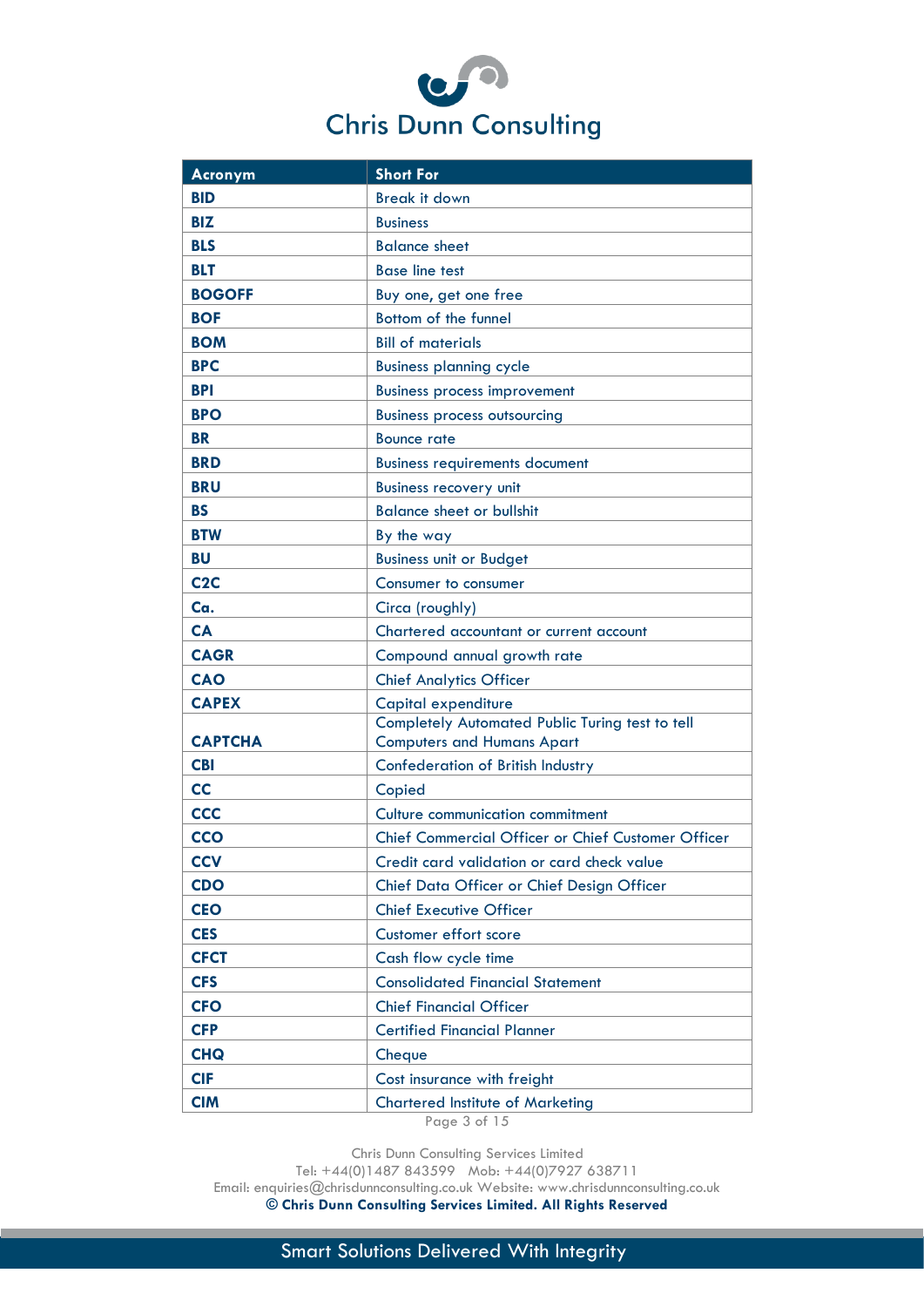

| Acronym     | <b>Short For</b>                                     |  |
|-------------|------------------------------------------------------|--|
| <b>CIMA</b> | <b>Chartered Institute of Management Accountants</b> |  |
| <b>CIP</b>  | Carriage and insurance paid                          |  |
| <b>CIPD</b> | Chartered Institute of Personnel and Development     |  |
| <b>CIO</b>  | <b>Chief Information Officer</b>                     |  |
| <b>CKM</b>  | Customer knowledge management                        |  |
| <b>CLM</b>  | <b>Career limiting move</b>                          |  |
| <b>CLO</b>  | <b>Chief Legal Officer</b>                           |  |
| <b>CLV</b>  | <b>Customer lifetime value</b>                       |  |
| <b>CMI</b>  | <b>Chartered Management Institute</b>                |  |
| <b>CMO</b>  | <b>Chief Marketing Officer</b>                       |  |
| <b>CMS</b>  | Content management system                            |  |
| <b>COB</b>  | Close of business                                    |  |
| <b>COC</b>  | Cost of credit or Cost of capital                    |  |
| <b>COD</b>  | Cost of debt or Cash on delivery                     |  |
| <b>COE</b>  | Centre of excellence                                 |  |
| <b>COGS</b> | Cost of goods sold                                   |  |
| <b>COC</b>  | Cost of credit or Cost of capital                    |  |
| <b>COD</b>  | Cost of debt or Cash on delivery                     |  |
| <b>COE</b>  | Cost of excellence                                   |  |
| <b>COO</b>  | <b>Chief Operating Officer</b>                       |  |
| <b>COP</b>  | Close of play                                        |  |
| <b>CPA</b>  | Certified public accountant or cost per acquisition  |  |
| <b>CPC</b>  | Cost per click                                       |  |
| <b>CPI</b>  | <b>Consumer Price Index</b>                          |  |
| <b>CPL</b>  | Cost per lead                                        |  |
| <b>CPM</b>  | Cost per thousand                                    |  |
| <b>CPO</b>  | Chief People Officer or Chief Procurement Officer    |  |
| <b>CPO</b>  | Cost per opportunity                                 |  |
| <b>CPU</b>  | Cost per unit or central processing unit             |  |
| <b>CR</b>   | Credit or conversion rate                            |  |
| <b>CRM</b>  | Customer relationship management                     |  |
| <b>CRO</b>  | Conversion rate optimisation                         |  |
| <b>CSF</b>  | <b>Critical success factor</b>                       |  |
| <b>CSAT</b> | <b>Customer satisfaction</b>                         |  |
| <b>CSO</b>  | <b>Chief Security Officer</b>                        |  |
| <b>CSR</b>  | Corporate social responsibility                      |  |
| <b>CSS</b>  | Cascading style sheet                                |  |

Page 4 of 15

Chris Dunn Consulting Services Limited Tel: +44(0)1487 843599 Mob: +44(0)7927 638711 Email: enquiries[@chrisdunnconsulting.co.uk We](mailto:chris.dunn1@btconnect.com%20W)bsite: [www.chrisdunnconsulting.co.uk](http://www.chrisdunnconsulting.co.uk/) **© Chris Dunn Consulting Services Limited. All Rights Reserved**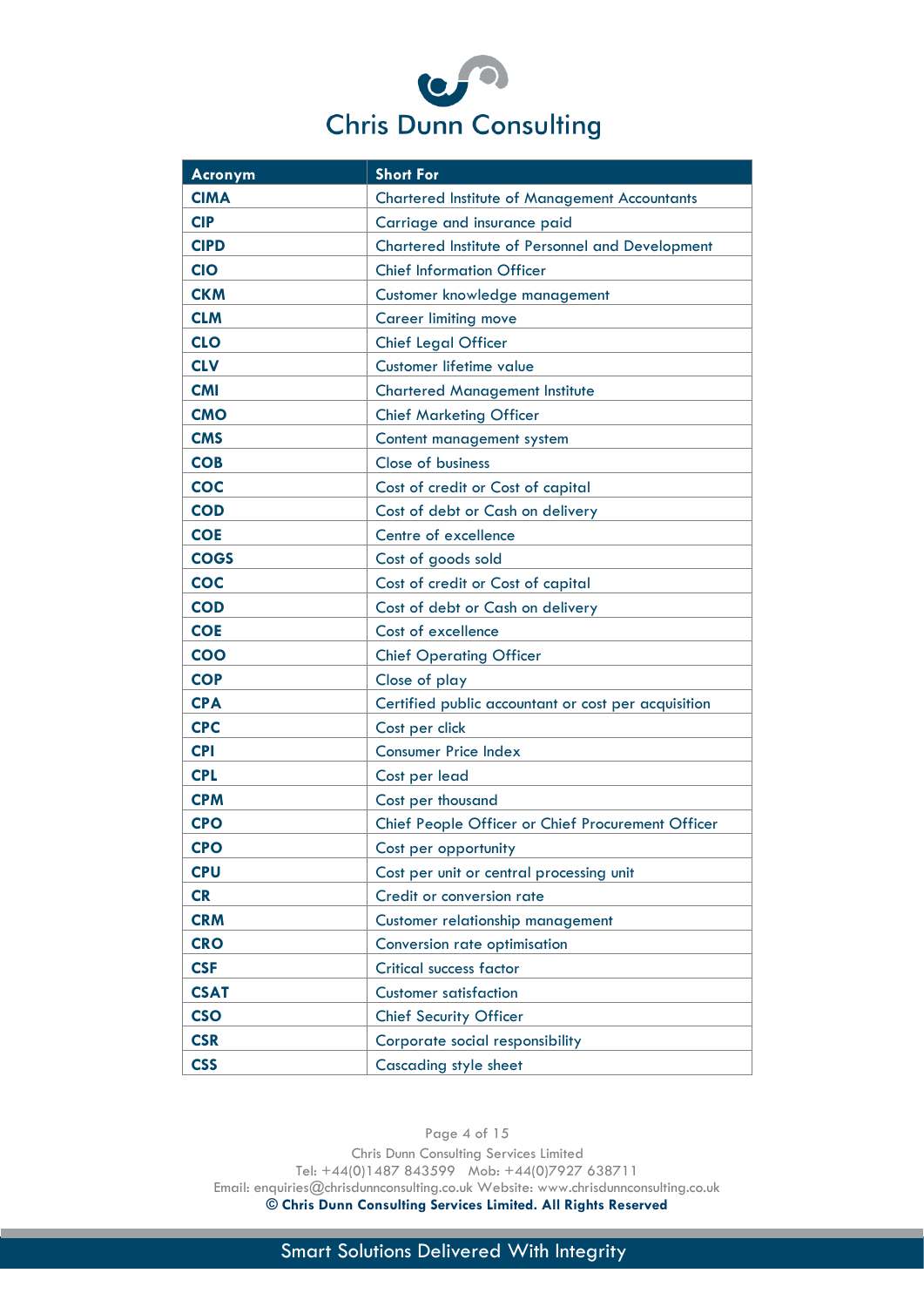| to $H^{\bullet}$ |                       |
|------------------|-----------------------|
|                  | Chris Dunn Consulting |

| <b>Acronym</b>   | <b>Short For</b>                                 |  |
|------------------|--------------------------------------------------|--|
| <b>CTA</b>       | Call to action                                   |  |
| <b>CTO</b>       | Chief Technology Officer or Chief Talent Officer |  |
| <b>CTR</b>       | Click through rate                               |  |
| <b>CX</b>        | <b>Customer experience</b>                       |  |
| <b>CXO</b>       | <b>Chief Customer Experience Officer</b>         |  |
| D <sub>2</sub> C | Direct to consumer                               |  |
| <b>DBS</b>       | Disclosure and barring service                   |  |
| <b>DILO</b>      | Day in the life of                               |  |
| <b>DM</b>        | Direct message or direct mail                    |  |
| <b>DMA</b>       | <b>Direct market access</b>                      |  |
| <b>DMP</b>       | Data management platform                         |  |
| <b>DNS</b>       | <b>Domain Name System</b>                        |  |
| <b>DOE</b>       | Depending on experience                          |  |
| <b>DPO</b>       | Days payable outstanding                         |  |
| <b>DR</b>        | <b>Debit</b>                                     |  |
| <b>DRM</b>       | Digital rights movement                          |  |
| <b>DSO</b>       | Days sales outstanding                           |  |
| <b>DTP</b>       | Desktop publishing                               |  |
| <b>EBIT</b>      | Earnings before interest and taxes               |  |
|                  | Earnings before interest taxes dividends and     |  |
| <b>EBITDA</b>    | amortisation                                     |  |
| <b>ECOM</b>      | E-commerce                                       |  |
| EDI              | Electronic data interchange                      |  |
| <b>EES</b>       | Employee engagement service                      |  |
| <b>EOD</b>       | End of the day                                   |  |
| <b>EOM</b>       | End of message or end of the month               |  |
| <b>EOT</b>       | End of thread                                    |  |
| <b>EOW</b>       | End of the week                                  |  |
| <b>EPOS</b>      | Electronic point of sale                         |  |
| <b>EPS</b>       | Earnings per share                               |  |
| <b>ERP</b>       | Enterprise resource planning                     |  |
| <b>ESP</b>       | Email service provider                           |  |
| <b>ETA</b>       | <b>Estimated time of arrival</b>                 |  |
| <b>EXW</b>       | Ex works                                         |  |
| F2F              | Face to face meeting                             |  |
| <b>FAB</b>       | Feature advantage benefit                        |  |
| <b>FAO</b>       | For the attention of                             |  |
| <b>FAS</b>       | Feasibility analysis study                       |  |
| <b>FAT</b>       | Final acceptance testing                         |  |

Page 5 of 15

Chris Dunn Consulting Services Limited

Tel: +44(0)1487 843599 Mob: +44(0)7927 638711

Email: enquiries[@chrisdunnconsulting.co.uk We](mailto:chris.dunn1@btconnect.com%20W)bsite: [www.chrisdunnconsulting.co.uk](http://www.chrisdunnconsulting.co.uk/) **© Chris Dunn Consulting Services Limited. All Rights Reserved**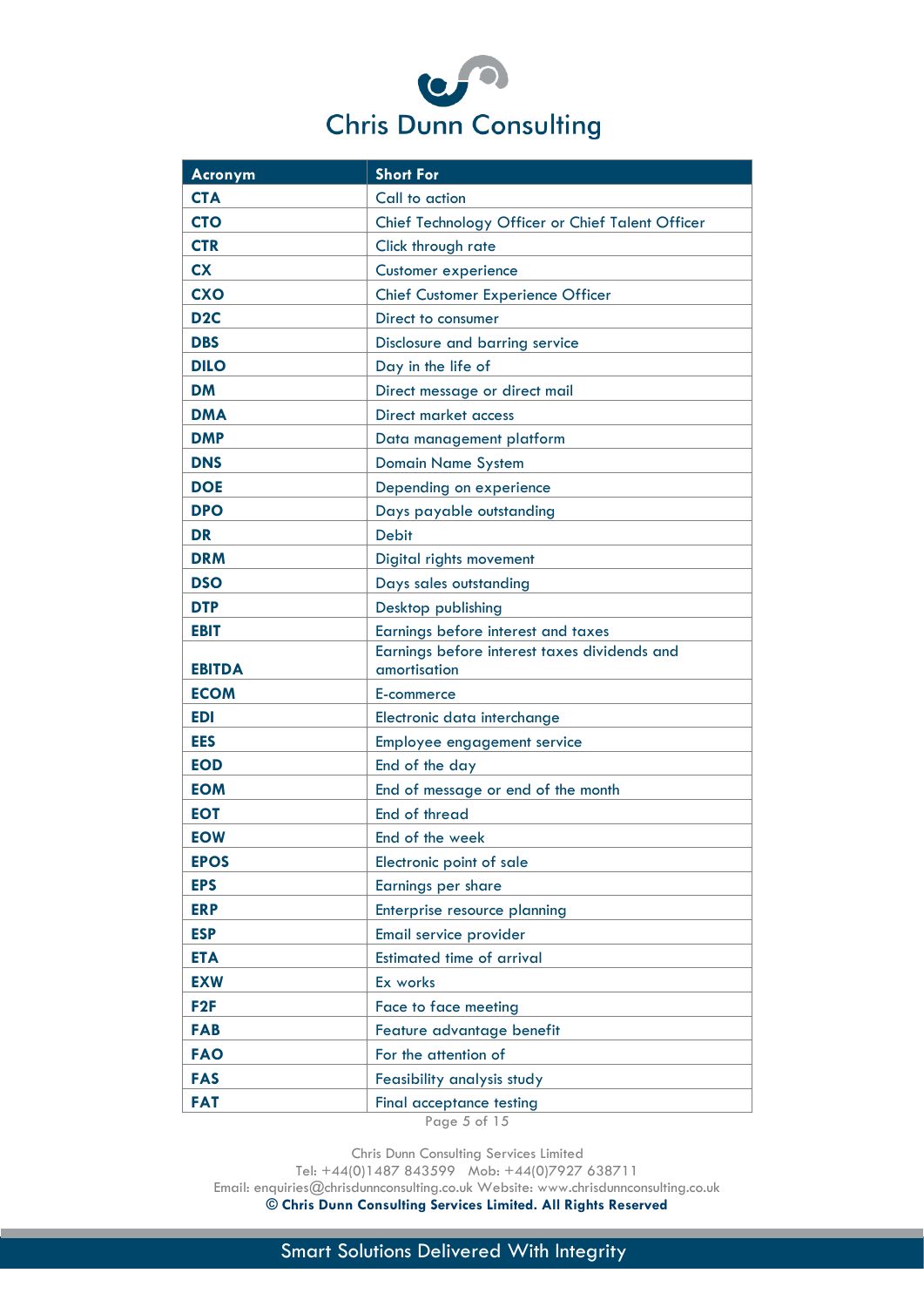| $\bullet$ $\bullet$ |                              |
|---------------------|------------------------------|
|                     | <b>Chris Dunn Consulting</b> |

| <b>Acronym</b> | <b>Short For</b>                                            |  |
|----------------|-------------------------------------------------------------|--|
| <b>FB</b>      | Facebook                                                    |  |
| <b>FCA</b>     | <b>Financial Conduct Authority</b>                          |  |
| FD             | <b>Finance Director</b>                                     |  |
| <b>FIFO</b>    | First in, first out                                         |  |
| <b>FMCG</b>    | Fast moving consumer goods                                  |  |
| <b>FOB</b>     | Free on board                                               |  |
| <b>FOC</b>     | Free of charge                                              |  |
| <b>FOREX</b>   | Foreign exchange                                            |  |
| <b>FR</b>      | <b>Facial recognition</b>                                   |  |
| <b>FSA</b>     | <b>Financial Services Authority</b>                         |  |
| FTE            | Full-time employee                                          |  |
| <b>FTP</b>     | File transport protocol                                     |  |
| <b>FTSE</b>    | <b>Financial Times Stock Exchange</b>                       |  |
| F/U            | Follow up                                                   |  |
| <b>FV</b>      | <b>Future value</b>                                         |  |
| <b>FWIW</b>    | For what it's worth                                         |  |
| <b>FY</b>      | Fiscal year or Financial year                               |  |
| <b>FYA</b>     | For your action                                             |  |
| <b>FYF</b>     | Full year forecast                                          |  |
| <b>FYI</b>     | For your information                                        |  |
| <b>G&amp;A</b> | General and administration expenses                         |  |
| <b>GA</b>      | <b>Google Analytics</b>                                     |  |
| <b>GAAP</b>    | Generally accepted accounting principles                    |  |
| <b>GAAS</b>    | Generally accepted audit standards                          |  |
| <b>GC</b>      | <b>General counsel</b>                                      |  |
| <b>GDP</b>     | Gross domestic product                                      |  |
| <b>GDPR</b>    | <b>General Data Protection Regulation</b>                   |  |
| <b>GEM</b>     | Going the extra mile                                        |  |
| <b>GIGO</b>    | Garbage in, Garbage out                                     |  |
| <b>GM</b>      | <b>General Manager</b>                                      |  |
| <b>GMTA</b>    | Great minds think alike                                     |  |
| <b>GOAT</b>    | Goals, objectives, aims, targets or Greatest of all<br>time |  |
| <b>GMP</b>     | Good manufacturing practices                                |  |
| <b>GP</b>      | Gross profit                                                |  |
| <b>GRN</b>     | Goods receipt note                                          |  |
| <b>GROW</b>    | Goal, reality, options, will                                |  |
| <b>GVC</b>     | Global value chain                                          |  |
| <b>GUI</b>     | <b>Graphical user interface</b>                             |  |
|                |                                                             |  |

Page 6 of 15

Chris Dunn Consulting Services Limited

Tel: +44(0)1487 843599 Mob: +44(0)7927 638711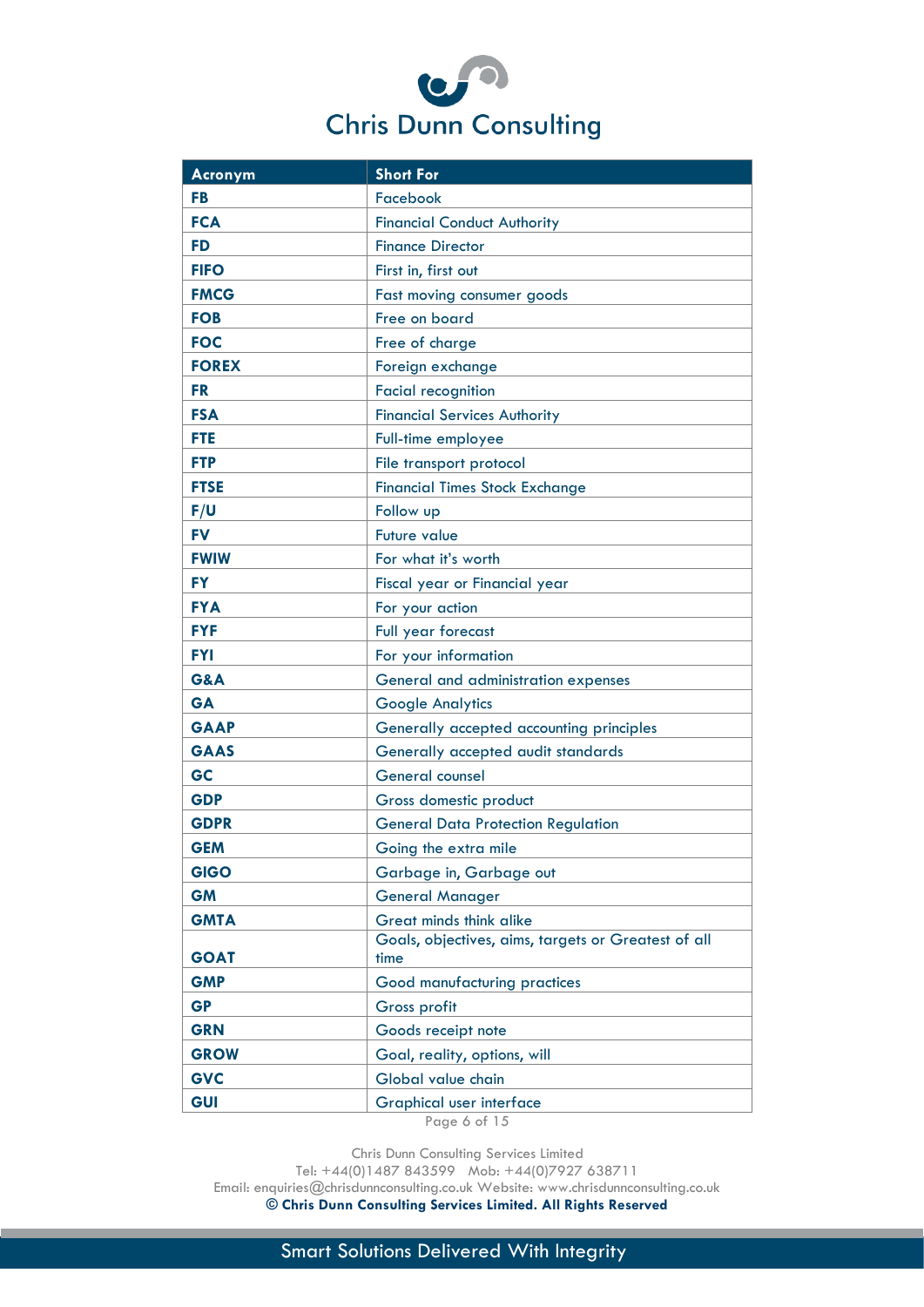| $\bullet$ $\bullet$ |                              |
|---------------------|------------------------------|
|                     | <b>Chris Dunn Consulting</b> |

| Acronym        | <b>Short For</b>                                      |  |
|----------------|-------------------------------------------------------|--|
| <b>HCM</b>     | Human capital management                              |  |
| <b>HMRC</b>    | Her Majesty's Revenue and Customs                     |  |
| HР             | Hire purchase                                         |  |
| HQ             | Headquarters                                          |  |
| HR             | Human resources                                       |  |
| <b>HRD</b>     | Human Resources Development                           |  |
| <b>HS Code</b> | Harmonized Commodity Description and Coding<br>System |  |
| <b>HTML</b>    | Hypertext mark-up language                            |  |
| <b>HTTP</b>    | Hypertext transfer protocol                           |  |
| <b>HTTPS</b>   | Hypertext transfer protocol secure                    |  |
| <b>IAM</b>     | In a meeting                                          |  |
| <b>laaS</b>    | Infrastructure as a service                           |  |
| <b>IAS</b>     | <b>International Accounting Standards</b>             |  |
| <b>IBAN</b>    | <b>International Bank Account Number</b>              |  |
| <b>ICE</b>     | In case of emergency                                  |  |
| IG             | Instagram                                             |  |
| <b>IHNI</b>    | I have no idea                                        |  |
| IM             | Instant messaging                                     |  |
| <b>IMHO</b>    | In my humble opinion                                  |  |
| <b>IMO</b>     | In my opinion                                         |  |
| Inc            | Incorporated                                          |  |
| <b>IoT</b>     | Internet of Things                                    |  |
| <b>IloT</b>    | Industrial internet of things                         |  |
| IP             | Internet protocol or intellectual property            |  |
| <b>IPO</b>     | Initial public offering                               |  |
| <b>IRS</b>     | <b>Internal Revenue Service</b>                       |  |
| <b>IRR</b>     | Internal rate of return                               |  |
| <b>ISIN</b>    | <b>International Securities Identification Number</b> |  |
| <b>ISM</b>     | <b>Institute of Supply Management</b>                 |  |
| <b>ISDN</b>    | Integrated services digital network                   |  |
| <b>ISO</b>     | International standards protocol                      |  |
| <b>ISP</b>     | Internet service provider                             |  |
| <b>ISV</b>     | Independent software vendor                           |  |
| <b>ISWIS</b>   | It is what it is                                      |  |
| IT             | Information technology                                |  |
| ITT            | Invitation to tender                                  |  |
| JDI            | Just do it                                            |  |
| <b>JIT</b>     | Just in time                                          |  |

Page 7 of 15

Chris Dunn Consulting Services Limited

Tel: +44(0)1487 843599 Mob: +44(0)7927 638711

Email: enquiries[@chrisdunnconsulting.co.uk We](mailto:chris.dunn1@btconnect.com%20W)bsite: [www.chrisdunnconsulting.co.uk](http://www.chrisdunnconsulting.co.uk/) **© Chris Dunn Consulting Services Limited. All Rights Reserved**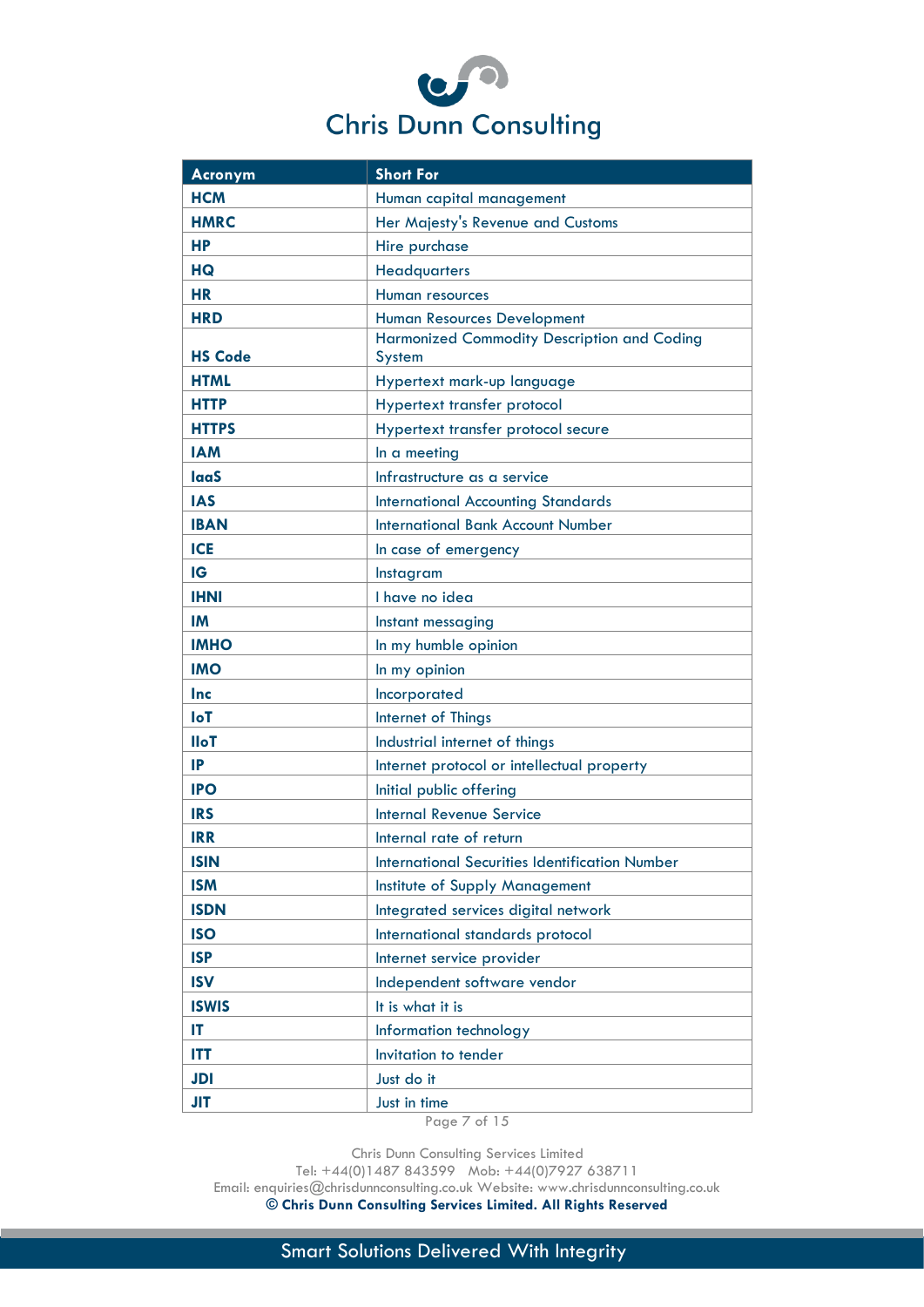| to $H^{\bullet}$ |                              |
|------------------|------------------------------|
|                  | <b>Chris Dunn Consulting</b> |

| Acronym        | <b>Short For</b>                                  |  |  |
|----------------|---------------------------------------------------|--|--|
| K              | <b>Thousands</b>                                  |  |  |
| <b>KISS</b>    | Keep it simple stupid                             |  |  |
| <b>KPI</b>     | Key performance indicator                         |  |  |
| <b>LAN</b>     | Local area network                                |  |  |
| <b>LBO</b>     | Leveraged buyout                                  |  |  |
| LC             | Letter of credit                                  |  |  |
| LE             | Latest estimate                                   |  |  |
| LET            | Leaving early today                               |  |  |
| <b>LIFO</b>    | Last in, first out                                |  |  |
| <b>LLC</b>     | <b>Limited Liability Company</b>                  |  |  |
| <b>LMK</b>     | Let me know                                       |  |  |
| <b>LPO</b>     | Landing page optimisation                         |  |  |
| <b>LTD</b>     | <b>Limited Company</b>                            |  |  |
| <b>LTV</b>     | <b>Lifetime Value</b>                             |  |  |
| <b>LVR</b>     | Lead velocity rate                                |  |  |
| <b>M&amp;A</b> | Mergers & acquisitions or monitoring & assessment |  |  |
| <b>LWOP</b>    | Leave without pay                                 |  |  |
| <b>MA</b>      | Moving average                                    |  |  |
| <b>MarCom</b>  | <b>Marketing communications</b>                   |  |  |
| <b>MBA</b>     | <b>Master of Business Administration</b>          |  |  |
| <b>MGMT</b>    | Management                                        |  |  |
| ΜI             | <b>Management information</b>                     |  |  |
| <b>LTD</b>     | <b>Limited Company</b>                            |  |  |
| <b>LTV</b>     | Lifetime value                                    |  |  |
| <b>LVR</b>     | Lead velocity rate                                |  |  |
| <b>MIC</b>     | <b>Market Identifier Code</b>                     |  |  |
| <b>MILE</b>    | Maximum impact, little effort                     |  |  |
| <b>MITs</b>    | Most important things                             |  |  |
| <b>MD</b>      | <b>Managing Director</b>                          |  |  |
| <b>MOF</b>     | Middle of the funnel                              |  |  |
| <b>MOOCs</b>   | Massive open online courses                       |  |  |
| <b>MOQ</b>     | Minimum order quantity                            |  |  |
| <b>MOP</b>     | Measure of performance                            |  |  |
| <b>MOV</b>     | Minimum order value                               |  |  |
| <b>MOM</b>     | Month on month                                    |  |  |
| <b>MQL</b>     | Marketing qualified lead                          |  |  |
| <b>MRO</b>     | Maintenance, repair and overhaul                  |  |  |
| <b>MRP</b>     | Maximum retail price                              |  |  |

Page 8 of 15

Chris Dunn Consulting Services Limited

Tel: +44(0)1487 843599 Mob: +44(0)7927 638711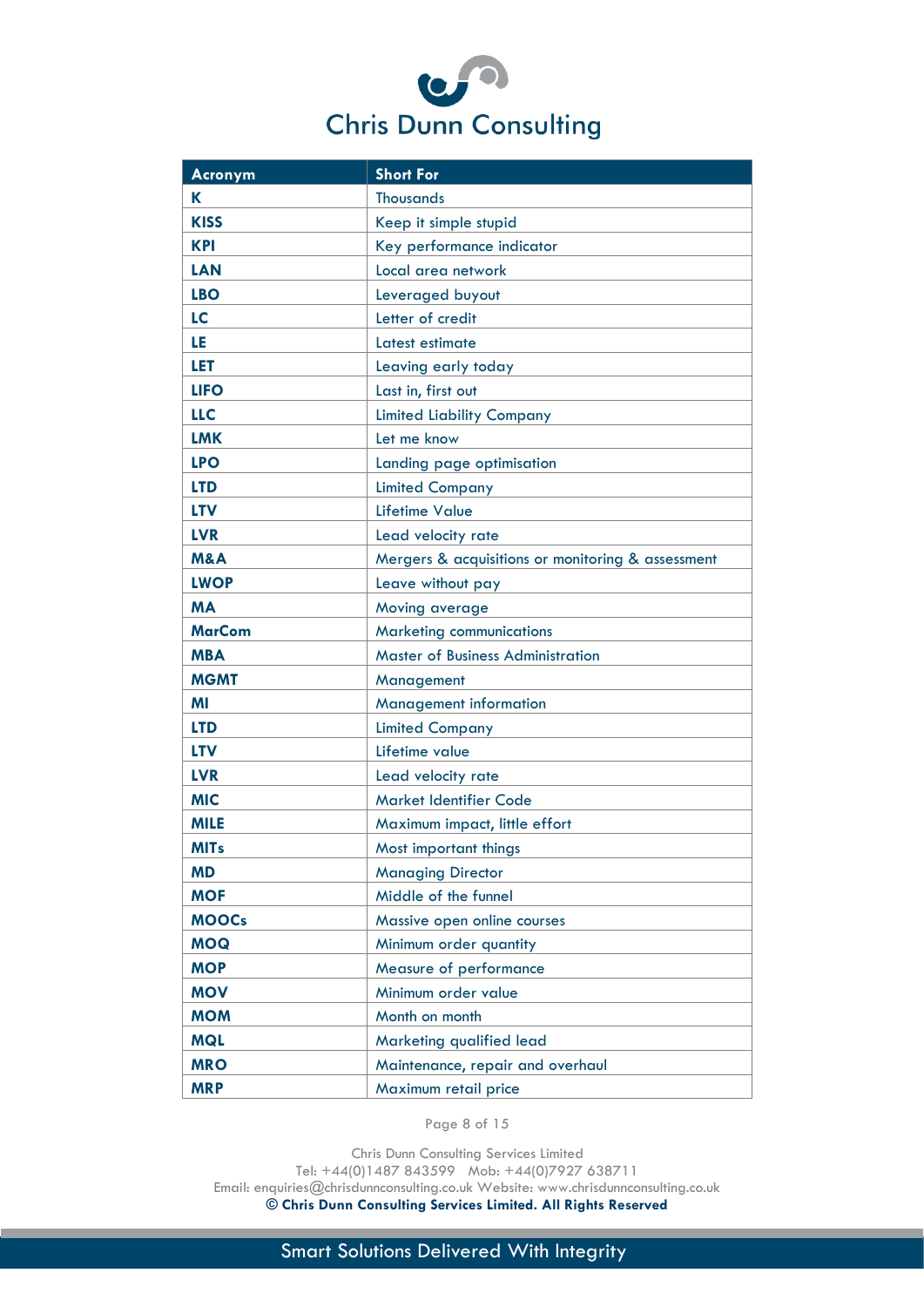| $\bullet$ $\bullet$ |                              |
|---------------------|------------------------------|
|                     | <b>Chris Dunn Consulting</b> |

| Acronym          | <b>Short For</b>                            |  |  |
|------------------|---------------------------------------------|--|--|
| <b>MPR</b>       | Monthly progress report                     |  |  |
| <b>MTD</b>       | Month to date                               |  |  |
| N/A              | Not applicable                              |  |  |
| <b>NAV</b>       | Net assets value                            |  |  |
| <b>NB</b>        | Nota Bene (Note well)                       |  |  |
| <b>NCBO</b>      | No change of beneficial ownership           |  |  |
| <b>NCND</b>      | <b>Disclosure</b>                           |  |  |
| <b>NLP</b>       | Neuro linguistic programming                |  |  |
| <b>NDA</b>       | Non-disclosure agreement                    |  |  |
| <b>NII</b>       | Net interest income                         |  |  |
| <b>NIM</b>       | No internal message                         |  |  |
| <b>NOI</b>       | Net operating income                        |  |  |
| <b>NOPAT</b>     | Net operating profit after tax              |  |  |
| <b>NPS</b>       | Net promoter score                          |  |  |
| <b>NRN</b>       | No reply necessary                          |  |  |
| <b>NSFW</b>      | Not safe for work                           |  |  |
| <b>NTE</b>       | Not to exceed                               |  |  |
| <b>NWR</b>       | Not work related                            |  |  |
| <b>NYSE</b>      | <b>New York Stock Exchange</b>              |  |  |
| <b>OC</b>        | Opportunity cost                            |  |  |
| <b>OCF</b>       | Operating cash flow                         |  |  |
| <b>OEM</b>       | Original equipment manufacturer             |  |  |
| <b>OHIO</b>      | Only handle it once                         |  |  |
| <b>OS</b>        | <b>Operating system</b>                     |  |  |
| <b>OT</b>        | Off topic                                   |  |  |
| <b>OTIF</b>      | On time in full                             |  |  |
| <b>OTC</b>       | Over the counter                            |  |  |
| <b>OTT</b>       | Over the top                                |  |  |
| <b>OTP</b>       | On the phone                                |  |  |
| P <sub>2</sub> B | <b>Platform to business</b>                 |  |  |
| P <sub>2</sub> P | Peer po peer                                |  |  |
| PA               | Performance appraisal or personal assistant |  |  |
| PaaS             | Platform as a service                       |  |  |
| <b>PAL</b>       | Price/Availability List                     |  |  |
| <b>PAT</b>       | Profit after tax                            |  |  |
| <b>PAY</b>       | Prioritise Activities by Yield              |  |  |

Page 9 of 15

Chris Dunn Consulting Services Limited Tel: +44(0)1487 843599 Mob: +44(0)7927 638711 Email: enquiries[@chrisdunnconsulting.co.uk We](mailto:chris.dunn1@btconnect.com%20W)bsite: [www.chrisdunnconsulting.co.uk](http://www.chrisdunnconsulting.co.uk/) **© Chris Dunn Consulting Services Limited. All Rights Reserved**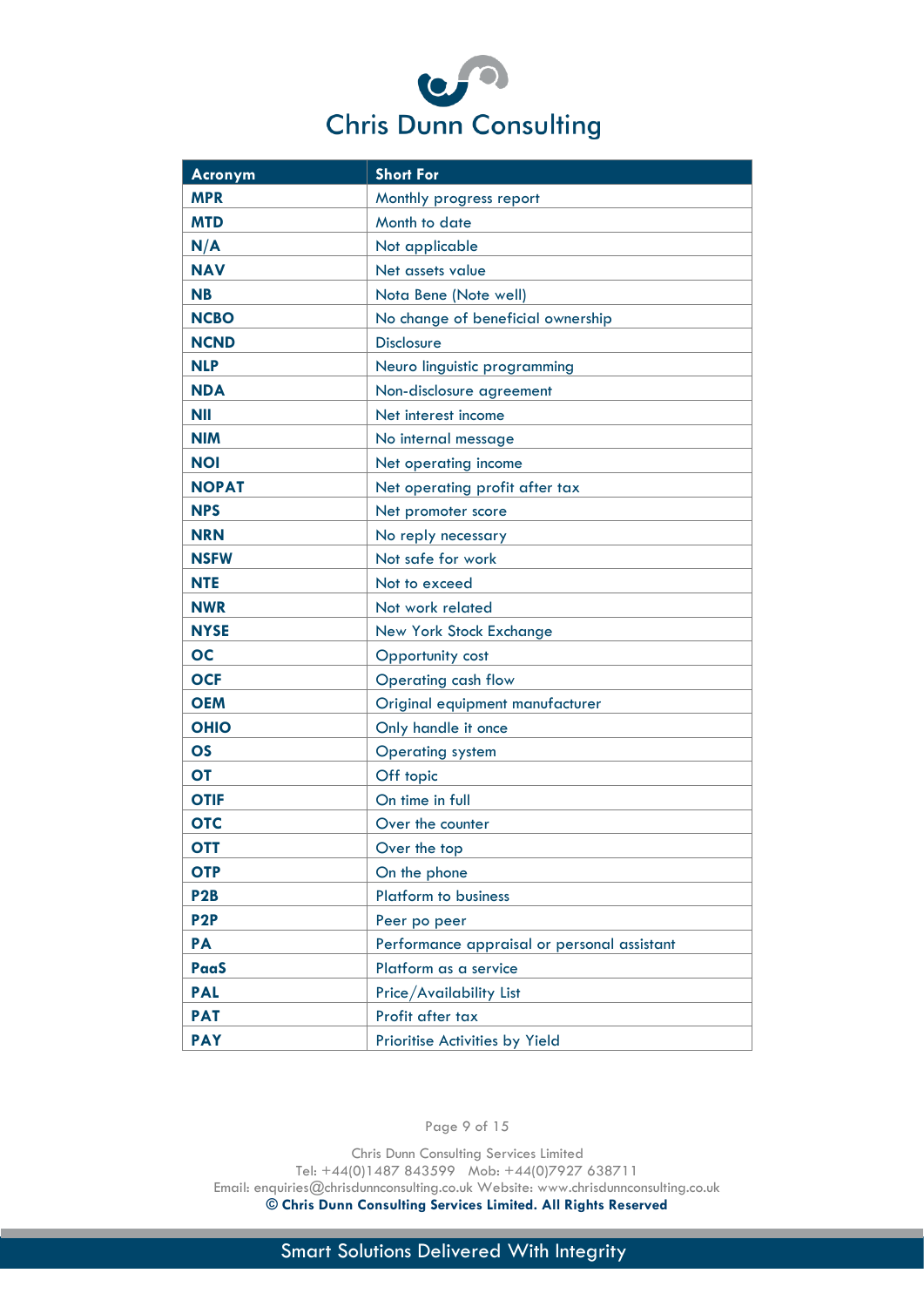| $\bullet$ $\bullet$ |                              |
|---------------------|------------------------------|
|                     | <b>Chris Dunn Consulting</b> |

| Acronym               | <b>Short For</b>                                                |  |
|-----------------------|-----------------------------------------------------------------|--|
| <b>PAYE</b>           | Pay as you earn                                                 |  |
| <b>PBT</b>            | Profit before tax                                               |  |
| <b>PCP</b>            | Personal contract purchase                                      |  |
| <b>PDA</b>            | Personal digital assistant                                      |  |
| <b>PDF</b>            | Portable document format                                        |  |
| <b>PDQ</b>            | Pretty damn quick                                               |  |
| <b>PDR</b>            | Performance and development review                              |  |
| PE                    | Private equity                                                  |  |
| P/E                   | Price to earnings                                               |  |
| <b>PEST</b>           | Political, economic, social, technical                          |  |
| <b>PESTLE</b>         | Political, economic, social, technical, legal,<br>environmental |  |
| P/E                   | Price to earnings                                               |  |
| PFI                   | Private finance initiative                                      |  |
| P&L                   | <b>Profit and loss</b>                                          |  |
| ΡI                    | Performance indicator                                           |  |
| PII                   | Professional indemnity insurance                                |  |
| <b>PIMS</b>           | Profit impact of marketing strategy                             |  |
| <b>PLMK</b>           | Please let me know                                              |  |
| <b>PM</b>             | Project manager                                                 |  |
| <b>PMO</b>            | Project management office                                       |  |
| PO                    | Profit objective or Purchase order                              |  |
| <b>POA</b>            | <b>Plan of Action</b>                                           |  |
| <b>POC</b>            | Point of contact or proof of concept                            |  |
| <b>POS</b>            | Point of sale                                                   |  |
| <b>POV</b>            | Point of view                                                   |  |
| <b>PPC</b>            | Pay per click                                                   |  |
| <b>PP&amp;E</b>       | Property, plant, and equipment                                  |  |
| <b>PPP</b>            | Public private partnership                                      |  |
| <b>PPP</b>            | Purchasing power parity                                         |  |
| <b>PPT</b>            | PowerPoint presentation                                         |  |
| <b>PR</b>             | <b>Public relations</b>                                         |  |
| <b>PRINCE/PRINCE2</b> | <b>Projects In Controlled Environments</b>                      |  |
| <b>PTE</b>            | Part-time employee                                              |  |

Page 10 of 15

Chris Dunn Consulting Services Limited Tel: +44(0)1487 843599 Mob: +44(0)7927 638711 Email: enquiries[@chrisdunnconsulting.co.uk We](mailto:chris.dunn1@btconnect.com%20W)bsite: [www.chrisdunnconsulting.co.uk](http://www.chrisdunnconsulting.co.uk/) **© Chris Dunn Consulting Services Limited. All Rights Reserved**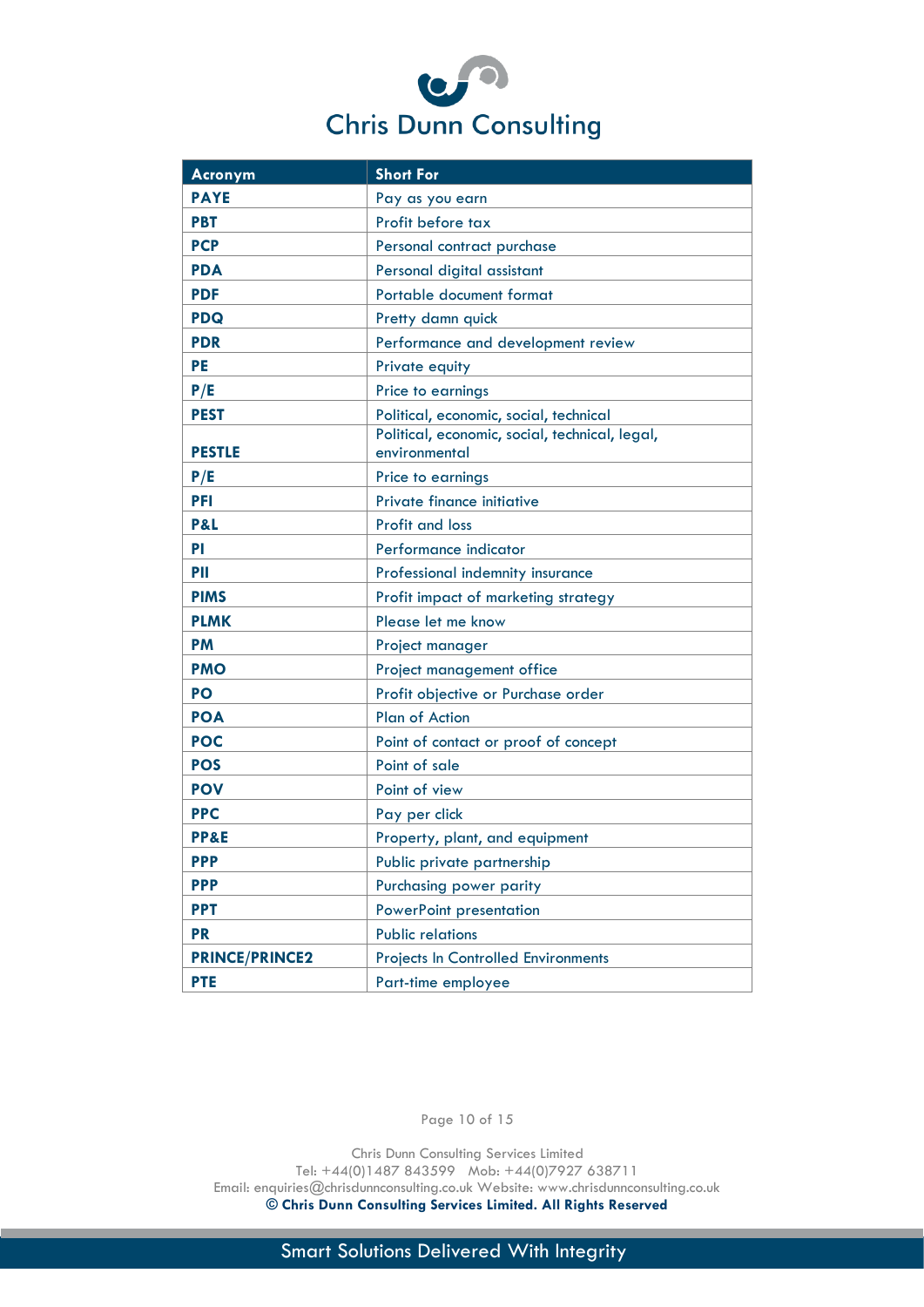| to $H^{\bullet}$ |                              |
|------------------|------------------------------|
|                  | <b>Chris Dunn Consulting</b> |

| Acronym        | <b>Short For</b>                               |  |
|----------------|------------------------------------------------|--|
| <b>PTO</b>     | Paid time off                                  |  |
| <b>PV</b>      | Page view                                      |  |
| Q1, Q2, Q3, Q4 | Quarters of a calendar year or fiscal year     |  |
| QA             | <b>Quality assurance</b>                       |  |
| QC             | Quality control or Quality costs               |  |
| QoQ            | Quarter on quarter                             |  |
| QS             | <b>Quality score</b>                           |  |
| <b>QTD</b>     | Quarter to date                                |  |
| <b>QUANGO</b>  | Quasi Autonomous Governmental Organisation     |  |
| <b>R&amp;D</b> | <b>Research and development</b>                |  |
| <b>RAM</b>     | Random-access memory                           |  |
| RE             | <b>Referring to</b>                            |  |
| RF             | Radio frequency                                |  |
| <b>RFD</b>     | <b>Request for discussion</b>                  |  |
| <b>RFP</b>     | <b>Request for proposal</b>                    |  |
| <b>RFQ</b>     | <b>Request for quotation</b>                   |  |
| <b>ROA</b>     | Return on assets                               |  |
| <b>ROCE</b>    | Return on capital employed                     |  |
| <b>ROE</b>     | Return on equity                               |  |
| <b>ROI</b>     | Return on investment                           |  |
| <b>ROIC</b>    | Return on invested capital                     |  |
| <b>RONA</b>    | Return on net assets                           |  |
| <b>ROR</b>     | <b>Ruby on Rails</b>                           |  |
| <b>RORO</b>    | Roll on, roll off                              |  |
| <b>ROS</b>     | Run of site                                    |  |
| <b>RPL</b>     | Revenue per lead                               |  |
| <b>RPM</b>     | Resale price maintenance                       |  |
| <b>RRP</b>     | Recommended retail price                       |  |
| <b>RSP</b>     | Retail selling price                           |  |
| <b>RSS</b>     | Rich site summary or really simple syndication |  |
| <b>RSVP</b>    | Please reply                                   |  |
| <b>RT</b>      | <b>Retweet</b>                                 |  |
| <b>RTT</b>     | <b>Real time tracking</b>                      |  |
| <b>RTTS</b>    | Real time tracking system                      |  |
| <b>S&amp;M</b> | Sales & marketing                              |  |

Page 11 of 15

Chris Dunn Consulting Services Limited Tel: +44(0)1487 843599 Mob: +44(0)7927 638711 Email: enquiries[@chrisdunnconsulting.co.uk We](mailto:chris.dunn1@btconnect.com%20W)bsite: [www.chrisdunnconsulting.co.uk](http://www.chrisdunnconsulting.co.uk/) **© Chris Dunn Consulting Services Limited. All Rights Reserved**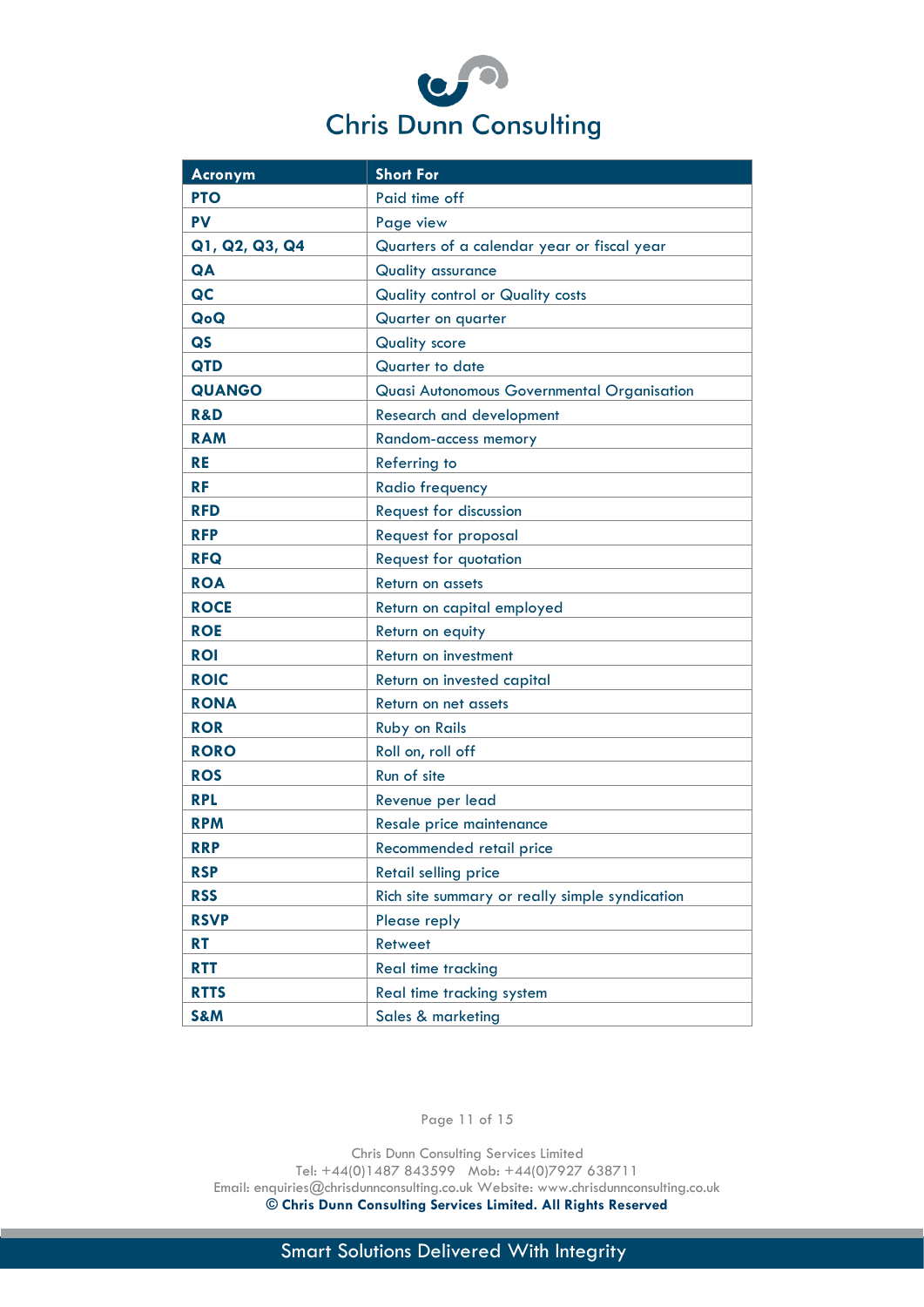| $\bullet$ $\bullet$ |                              |
|---------------------|------------------------------|
|                     | <b>Chris Dunn Consulting</b> |

| Acronym      | <b>Short For</b>                                                               |  |  |
|--------------|--------------------------------------------------------------------------------|--|--|
| <b>SaaS</b>  | Software as a service                                                          |  |  |
| <b>SBU</b>   | <b>Strategic Business Unit</b>                                                 |  |  |
| <b>SCM</b>   | Supply chain management                                                        |  |  |
| <b>SEA</b>   | Search engine advertising                                                      |  |  |
| <b>SEM</b>   | Search engine marketing                                                        |  |  |
| <b>SEO</b>   | Search engine optimization                                                     |  |  |
| <b>SERP</b>  | Search engine results page                                                     |  |  |
| <b>SFTP</b>  | Secure file transport protocol                                                 |  |  |
| SG&A         | Sales, general, and administrative expenses                                    |  |  |
| <b>SIP</b>   | Session initiation protocol                                                    |  |  |
| <b>SIV</b>   | Structured investment vehicle                                                  |  |  |
| <b>SKU</b>   | Stock keeping unit                                                             |  |  |
| <b>SLA</b>   | Service level agreement                                                        |  |  |
| <b>SM</b>    | Social media                                                                   |  |  |
| <b>SMART</b> | Specific, measurable, attainable, realistic, time-bound                        |  |  |
| <b>SMB</b>   | <b>Small to medium business</b>                                                |  |  |
| <b>SME</b>   | Subject matter expert or small to medium enterprise                            |  |  |
| <b>SMS</b>   | Short message service                                                          |  |  |
| <b>SMO</b>   | Social media optimisation                                                      |  |  |
| <b>SOHO</b>  | Small office / home office                                                     |  |  |
| <b>SOME</b>  | Social media                                                                   |  |  |
| <b>SOP</b>   | <b>Standard operating procedure</b>                                            |  |  |
| <b>SOV</b>   | Share of voice                                                                 |  |  |
| <b>SOW</b>   | <b>Statement of work</b>                                                       |  |  |
| <b>SPAM</b>  | Stupid pathetic annoying messages or Stop<br>pornography and abusive marketing |  |  |
| <b>SPIN</b>  | Situation, Problem, Implication, Need                                          |  |  |
| <b>SPC</b>   | <b>Statistical process control</b>                                             |  |  |
| <b>SPOC</b>  | Single point of contact                                                        |  |  |
| <b>SPOF</b>  | Single point of failure                                                        |  |  |
| <b>SPOH</b>  | Safe pair of hands                                                             |  |  |
| SQ3R         | Survey, question, read, recall, review                                         |  |  |
| SQL          | Sales qualified lead                                                           |  |  |
| SSoV         | Social share of voice                                                          |  |  |
| <b>STEM</b>  | Science, technology, engineering, mathematics                                  |  |  |
| <b>STM</b>   | Skill, task, measure                                                           |  |  |
| SU           | Start up                                                                       |  |  |
| <b>SUA</b>   | Start-up agreement                                                             |  |  |
| <b>SUP</b>   | Start-up program                                                               |  |  |

Page 12 of 15

Chris Dunn Consulting Services Limited

Tel: +44(0)1487 843599 Mob: +44(0)7927 638711

Email: enquiries[@chrisdunnconsulting.co.uk We](mailto:chris.dunn1@btconnect.com%20W)bsite: [www.chrisdunnconsulting.co.uk](http://www.chrisdunnconsulting.co.uk/) **© Chris Dunn Consulting Services Limited. All Rights Reserved**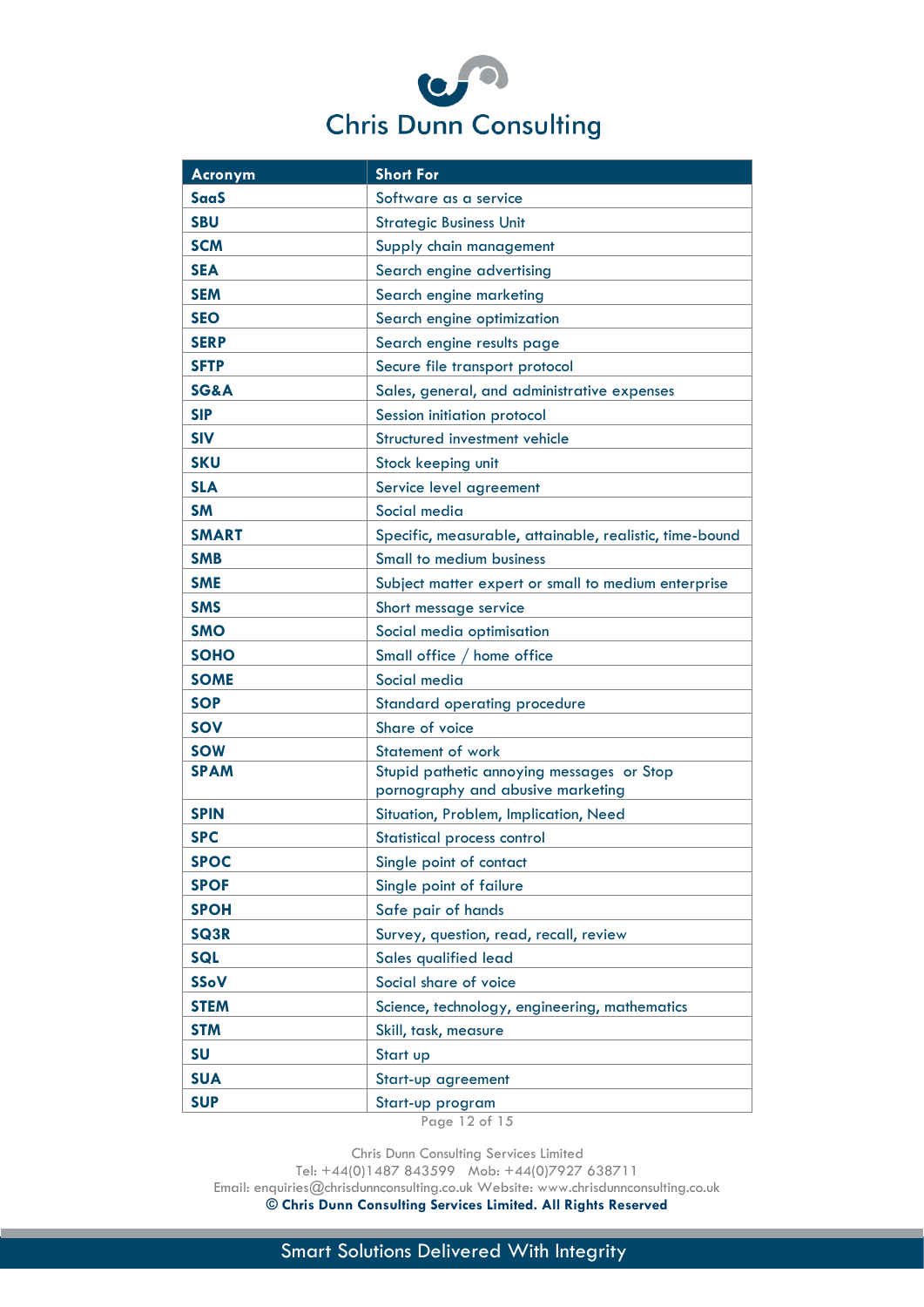| $\bullet$ $\bullet$ |                              |
|---------------------|------------------------------|
|                     | <b>Chris Dunn Consulting</b> |

| Acronym      | <b>Short For</b>                              |  |  |
|--------------|-----------------------------------------------|--|--|
| <b>SUMO</b>  | Shut up move on                               |  |  |
| <b>SWAN</b>  | Sell what's available now                     |  |  |
| <b>SWOT</b>  | Strengths, weaknesses, opportunities, threats |  |  |
| <b>TBC</b>   | To be completed or to be confirmed            |  |  |
| T&C's        | <b>Terms and conditions</b>                   |  |  |
| <b>TBD</b>   | To be defined or to be decided                |  |  |
| <b>TCO</b>   | Total cost of ownership                       |  |  |
| <b>TCP</b>   | <b>Transmission control protocol</b>          |  |  |
| <b>TCV</b>   | <b>Total contract value</b>                   |  |  |
| T&D          | <b>Training and development</b>               |  |  |
| <b>TED</b>   | Tell me, explain to me, describe to me        |  |  |
| <b>TIC</b>   | <b>Taken into consideration</b>               |  |  |
| <b>TINA</b>  | There is no alternative                       |  |  |
| <b>TL;DR</b> | Too long, didn't read                         |  |  |
| <b>TLTR</b>  | Too long to read                              |  |  |
| <b>TNA</b>   | <b>Training needs analysis</b>                |  |  |
| <b>TNT</b>   | Thanks, but no thanks                         |  |  |
| <b>TOF</b>   | Top of the funnel                             |  |  |
| <b>TOIL</b>  | Time off In lieu                              |  |  |
| <b>TOS</b>   | Terms of service                              |  |  |
| <b>TOTW</b>  | Time off for time worked                      |  |  |
| <b>TPM</b>   | <b>Total productive maintenance</b>           |  |  |
| <b>TQC</b>   | <b>Total quality control</b>                  |  |  |
| <b>TQM</b>   | <b>Total quality management</b>               |  |  |
| <b>TQMS</b>  | Total quality management system               |  |  |
| <b>TTS</b>   | <b>Teams tools systems</b>                    |  |  |
| <b>TSR</b>   | Total shareholder return                      |  |  |
| <b>TUC</b>   | <b>Trades Union Congress</b>                  |  |  |
|              | Transfer of Undertakings for Protection of    |  |  |
| <b>TUPE</b>  | Employment                                    |  |  |
| <b>TW</b>    | <b>Twitter</b>                                |  |  |
| <b>TYT</b>   | Take your time                                |  |  |
| <b>UAT</b>   | User acceptance testing                       |  |  |
| <b>UGC</b>   | User generated content                        |  |  |
| UI           | <b>User interface</b>                         |  |  |
| <b>USP</b>   | Unique selling point (or proposition)         |  |  |
| <b>UV</b>    | Unique visitor                                |  |  |
| <b>UX</b>    | User experience                               |  |  |
| <b>VAD</b>   | Value adding distributor                      |  |  |

Page 13 of 15

Chris Dunn Consulting Services Limited

Tel: +44(0)1487 843599 Mob: +44(0)7927 638711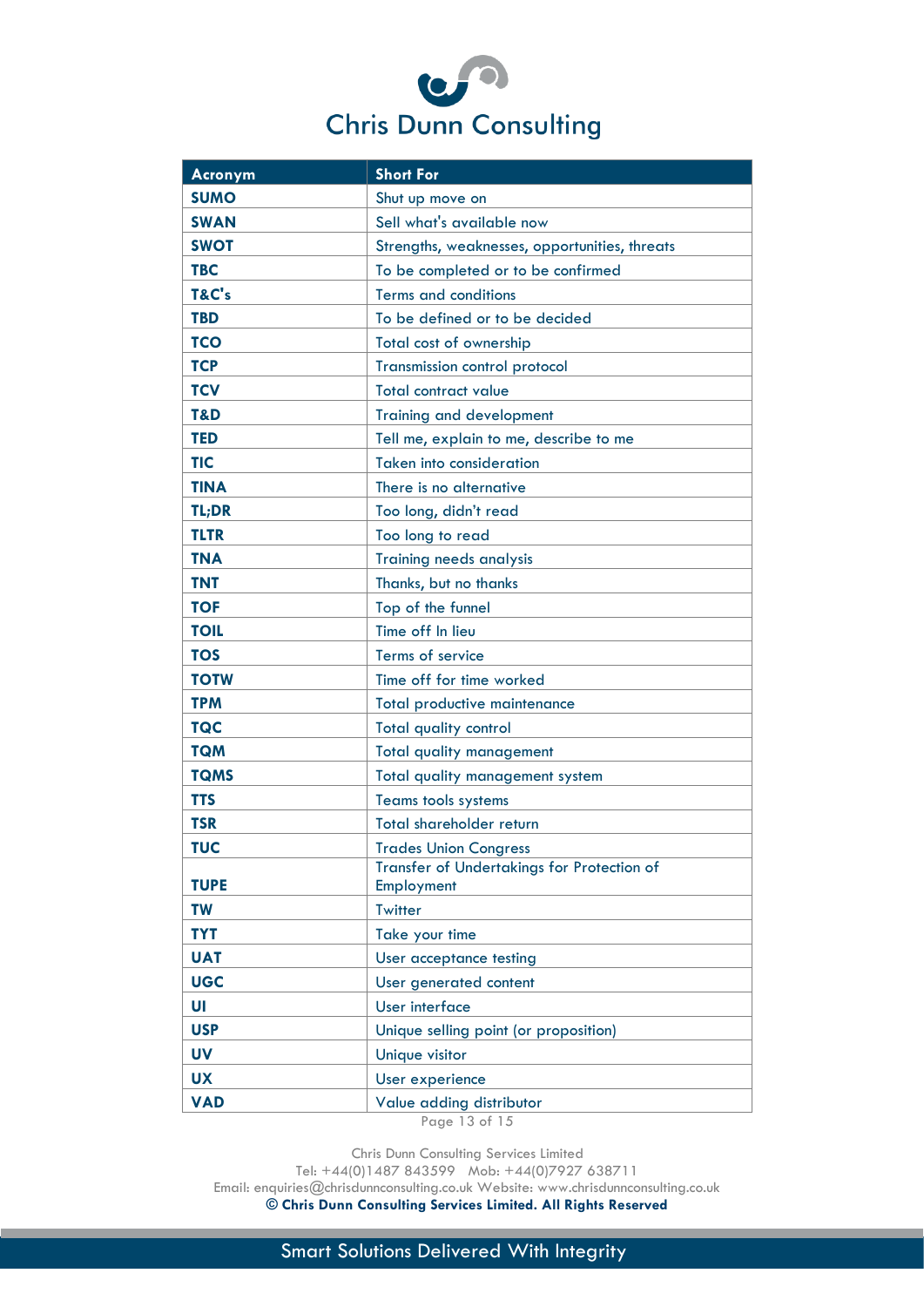| to $H^{\bullet}$ |                       |
|------------------|-----------------------|
|                  | Chris Dunn Consulting |

| Acronym        | <b>Short For</b>                               |
|----------------|------------------------------------------------|
| VaR            | Value at risk                                  |
| <b>VAR</b>     | Value adding reseller                          |
| <b>VAT</b>     | Value added tax                                |
| <b>VC</b>      | Venture capital or Venture capitalist          |
| <b>VLE</b>     | Virtual learning environment                   |
| <b>VM</b>      | <b>Viral marketing</b>                         |
| <b>VOC</b>     | Voice of the customer or voice of the consumer |
| <b>VOD</b>     | Video on demand                                |
| <b>VOIP</b>    | Voice over internet protocol                   |
| <b>VP</b>      | <b>Vice President</b>                          |
| <b>VPN</b>     | Virtual private network                        |
| <b>WAN</b>     | Wide area network                              |
| <b>WAP</b>     | Wireless application protocol                  |
| <b>WC</b>      | <b>Working capital</b>                         |
| <b>WFH</b>     | Working from home                              |
| <b>WIIFM</b>   | What's in it for me                            |
| Wk.            | Week                                           |
| <b>WOM</b>     | Word of mouth                                  |
| <b>WOMM</b>    | Word of mouth marketing                        |
| <b>WTD</b>     | Week to date                                   |
| <b>WW</b>      | Worldwide                                      |
| <b>WWW</b>     | World wide web                                 |
| <b>WYSIWYG</b> | What you see is what you get                   |
| YT             | You Tube                                       |
| <b>YTC</b>     | Yet to confirm                                 |
| YOY            | Year on year                                   |
| <b>YTD</b>     | Year to date                                   |
| <b>YTG</b>     | Year to go                                     |
| <b>YOLO</b>    | You only live once                             |
| YOYO           | You're on your own                             |
| <b>XML</b>     | Extensible mark-up language                    |
| <b>ZBB</b>     | Zero based budgeting                           |

Page 14 of 15

Chris Dunn Consulting Services Limited Tel: +44(0)1487 843599 Mob: +44(0)7927 638711 Email: enquiries[@chrisdunnconsulting.co.uk We](mailto:chris.dunn1@btconnect.com%20W)bsite: [www.chrisdunnconsulting.co.uk](http://www.chrisdunnconsulting.co.uk/) **© Chris Dunn Consulting Services Limited. All Rights Reserved**